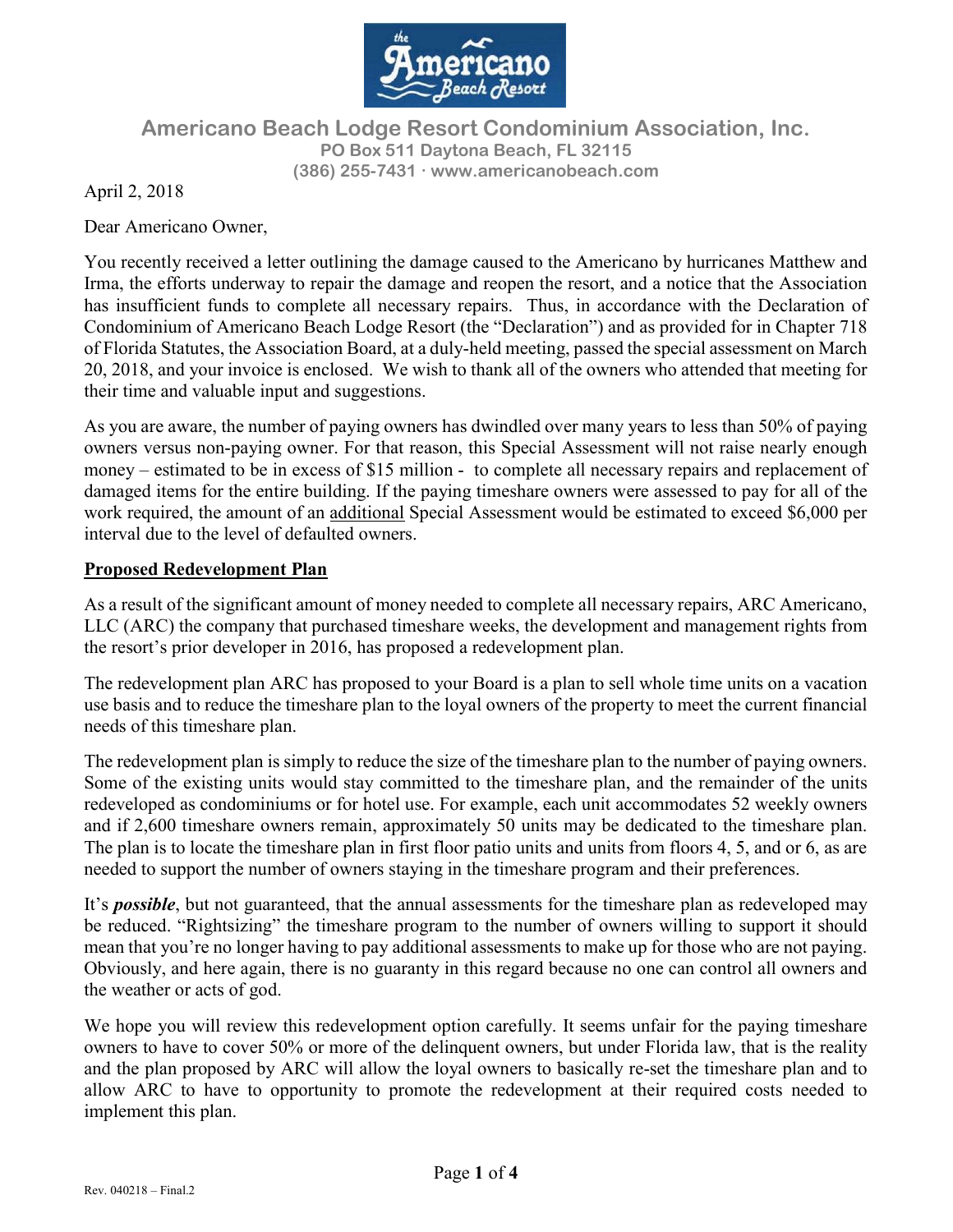

Please complete and return the enclosed "Response Form" as soon as possible or fill it out online by clicking the link to "Response Form" on www.americanobeach.com. Please understand at this juncture this is only a plan and will require owner participation, compliance with Florida law and, obviously, the ability of ARC to obtain the financial plans for the Resort. There is no guarantee that this plan will occur.

The timeshare "use plan" can be updated through the redevelopment plan to address issues that have arisen over the years. We have attached a proposed revised "use plan" from ARC attached as "Insert 2."

Assessment Payments – Owners may elect to pay the Special Assessment in one or two installments, the first is payable on April 15, 2018, and the second is due on July 15, 2018. There will be a 30-day grace period on each payment with no interest or late fees charged. Payments may be made by mail or online, so read the invoice carefully for payment options. If you elect to pay half now and half later, simply pay the first half and you'll receive a reminder notice for the second installment.

| Unit Type                                     | Seabreeze | Atlantic    | Floridian   | Halifax     | Tomoka     |
|-----------------------------------------------|-----------|-------------|-------------|-------------|------------|
|                                               | Studio    | One Bedroom | One Bedroom | One Bedroom | Lock-off   |
| Amount of<br>Assessment if paid in<br>payment | \$955.25  | \$1,087.14  | \$1,336.35  | \$1,291.62  | \$1,834.63 |
| Each payment if paid<br>in 2 payments         | \$477.63  | \$543.57    | \$668.18    | \$645.81    | \$917.32   |

Owners who pay the Special Assessment in Full and are current in assessments will receive a vacation week for 2018. As the resort is unlikely to reopen until late in the year, ARC has offered to provide up to 1,000 weeks of vacation time from their inventory at other properties to be used by Americano owners who don't chose Option 1 as follows. Options for this vacation week include: 1) an additional week in the future at the Americano; 2) a week to be deposited into RCI or Dial-An-Exchange (see www.daelive.com) on your behalf; or 3) the use of a week in 2019 or 2020 at Magic Tree Resort in Kissimmee, FL or at Marina Bay Resort in Ft. Walton Beach, FL. Space is limited at theses resorts, especially during the highest-demand times. You will pay no additional fee for this vacation week, except an exchange fee to RCI or DAE if you select that option. See the enclosed Response Form for additional details.

Additionally, we have enclosed from your Board a Question and Answer "Insert 1" to address common questions raised at the last meeting.

There can be a bright future for the Americano, with dedicated owners and the implementation of a revised business plan to help meet demands for this Resort, in a city that is seeing a revival of its past days as a premier Florida destination. For those of you who remain owners, it is felt this Resort will be back on its feet, potentially becoming a nice upgraded facility for loyal owners' enjoyment with lower operating costs. For those of you who must depart, we are sorry to see you go, and will try to give you some options for the future, and hopefully with many fond memories of vacations at the Americano.

Respectfully Submitted The Americano Beach Lodge Resort Condominium Association Board of Directors

Ruth DeGaglia, Secretary-Treasurer Gerald Midman, Vice President R. Scott MacGregor, President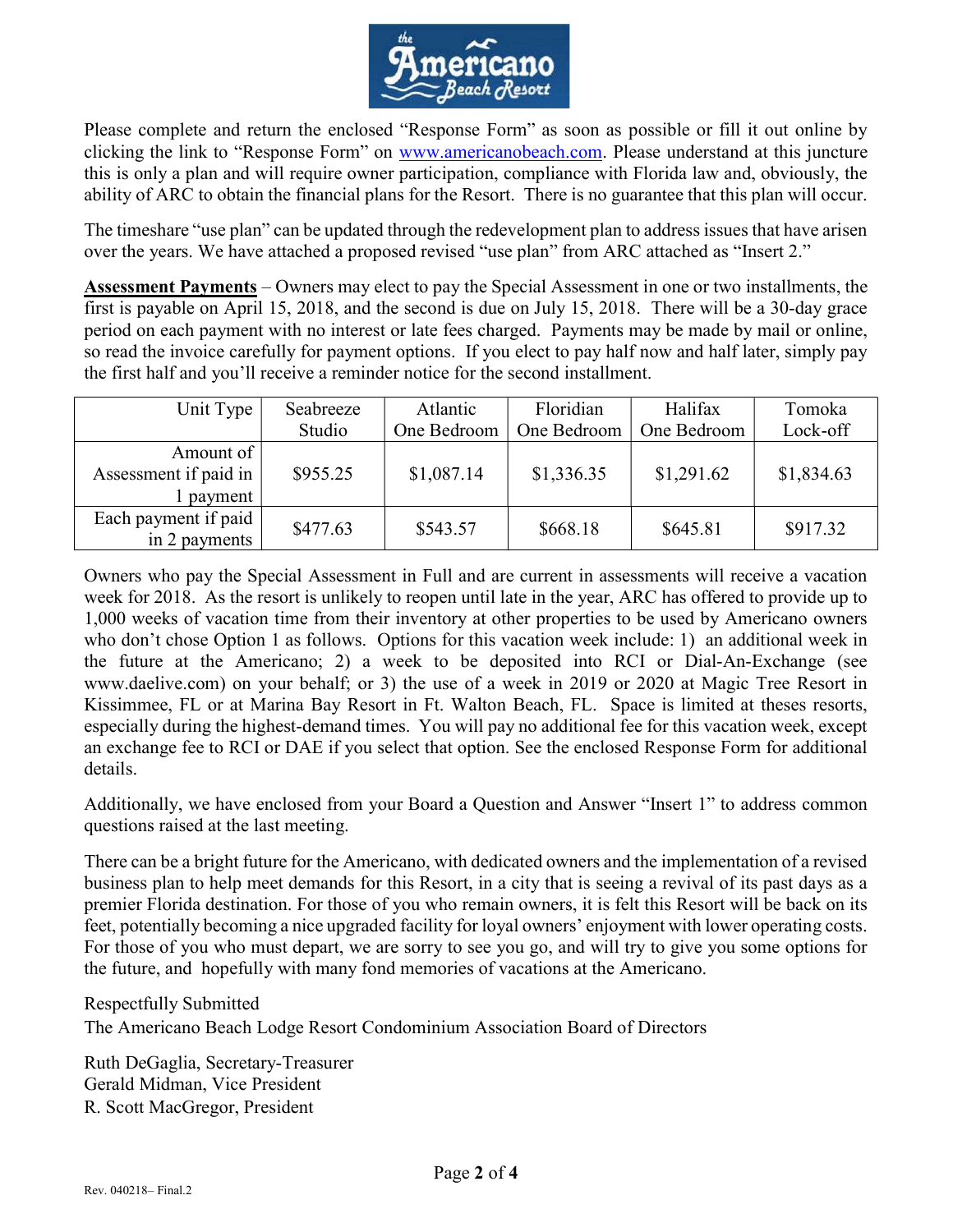

#### INSERT 1

### From Your Board: A couple notes, questions and answers…

An "Owners Only" page is being added to your Association's website www.americanobeach.com. To access it, click the link on the home page labeled "Owners Only" and use the password "beaches1". We are putting Association documents, financial statements, insurance policies, construction bids and plans here.

It is important that you take the time to read your Association's governing documents, which include the Declaration, Bylaws, Articles of Incorporation, and Management Agreement. These can all be found and downloaded from the "Owners Only" page at www.americanobeach.com understanding that these documents may need to be amended to meet the requirements of any proposed plan for the Resort in accordance with Florida law.

What if we can't or won't pay the Special Assessment? All owners are obligated to pay the Special Assessment. However, the Board recognizes that for some, particularly multi-week owners, it's a hardship that can't be overcome. The Board and management will seek an equitable and reasonable solution including payment plans for each Owner's individual needs understanding that the Resort must be kept operational. To make alternative payment arrangements please call the resort toll free at (800) 874-1824 or (preferably) send an email to info@arcresorts.com including your telephone number and a customer service agent will follow up with you. Please be patient as call volume will be very high at certain times.

What happens when the timeshare plan terminates in the year 2032? (See Declaration, Article 19 B.) This "termination clause" was put in many timeshare Declarations to allow the owners of the timeshare to have an opportunity, 40 years after the plan started, to determine if they want the timeshare to continue. In 2032, if a majority of owners participate in a special meeting and vote to extend the timeshare plan, it will be extended for another 10 years, and then the process begins again. If the plan does not continue, the building is sold and the proceeds, if any, are divided proportionally among the owners, provided the condominium plan can be terminated also.

How can the SBA loan be repaid over 30 years if the Americano Timeshare Plan is planned to expire in 2032? As described above, if the plan terminates and the building is sold, any costs of clearing title to the property and completing the sale, including the payment of debts, will come out of the sale proceeds. It's like selling a home and paying off the balance of the mortgage at closing.

Why is this happening to the Americano? There are many "Americanos" across the country. There are 1,558 timeshare resorts in the U.S, and approximately 70% of those - more than 1,100 resorts - are more than 30 years old. Many of these buildings are nearing the end of their useful lives, requiring substantial repairs and replacements to major components like roofs, windows, pools, plumbing and electrical systems. Although the resort's capital plans anticipated many of the repairs and upgrades in the future, the hurricanes hastened this process at the Americano. At the same time, many owners have become unable to meet their annual maintenance fee obligations, heaping the responsibilities for the rising costs of operating, maintaining and repairing the properties, on the remaining owners.

Was there adequate insurance for the property and why doesn't it cover all the required repairs? The insurance requirements for the resort are spelled out in the Declaration and Florida Law. Resort management has worked for years with Brown & Brown insurance agency to make sure the resort was properly insured and in 2016, the policies were substantially upgraded. To date, nearly \$4 million in insurance proceeds have been paid to the resort for Hurricanes Matthew and Irma, most paid directly to firms who performed cleanup and remedial repairs immediately after the storms. The total claims submitted on behalf of the Association exceed \$10.5 million and ultimately we may need to litigate against the insurance company to bring about what is due and owing under the policy.

If I pay my 2018 assessment and my 2018 Special Assessment, what assurances do I have that I will not be responsible for ARC's portion of their redevelopment plan? It is ARC's intention, provided the redevelopment plan is supported by owner participation, to try to obtain the needed investment funds to implement the proposed plan. Again, there can be no guaranty that the plan will happen, but if it does, then ARC will be paying for their part of their proposed plan for the property, essentially picking up the responsibilities of the owners who are no longer supporting the resort.